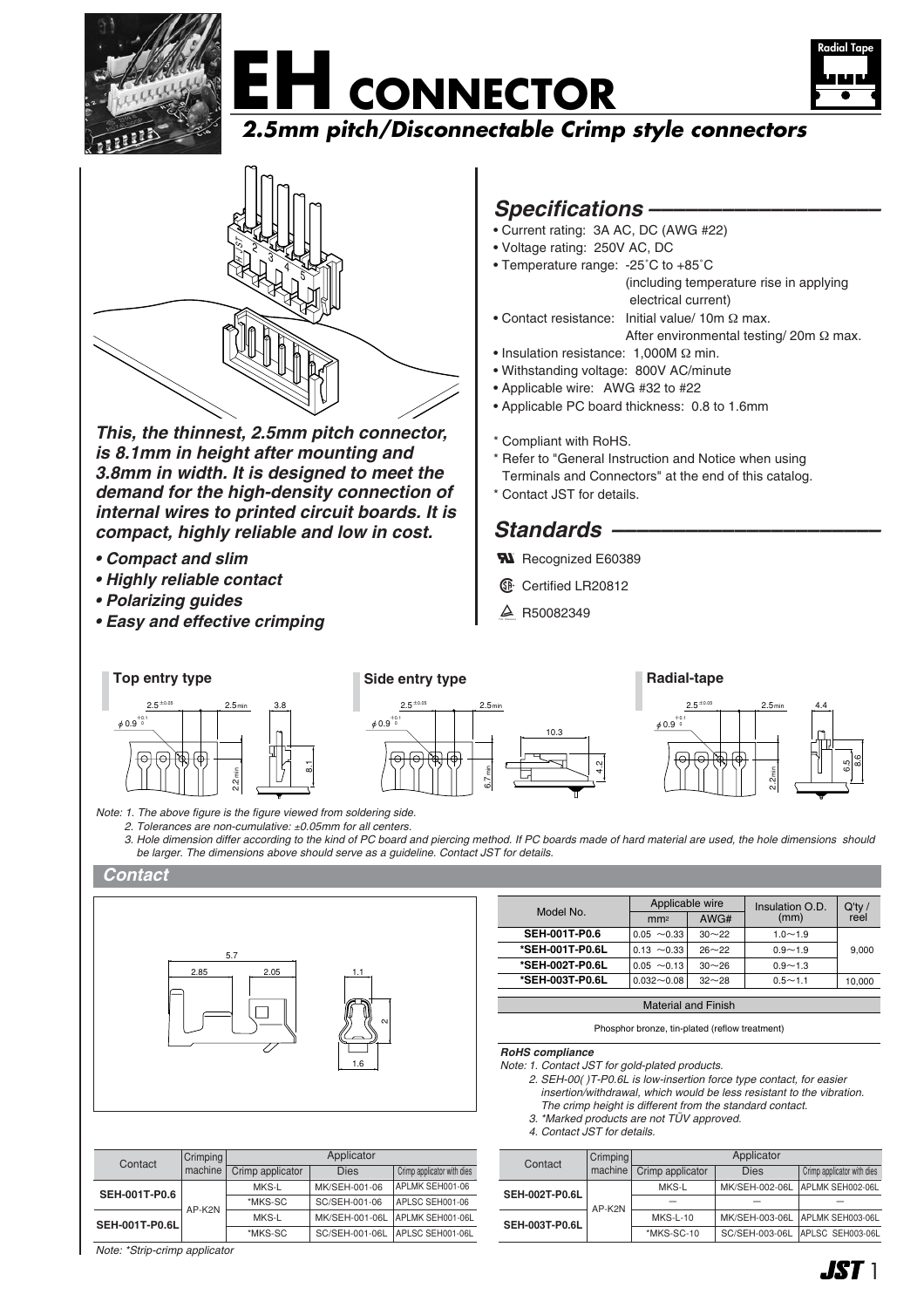# **EH CONNECTOR**

### *Housing*



| <b>Circuits</b> | Model No.     |      | Dimensions (mm) |                  |  |
|-----------------|---------------|------|-----------------|------------------|--|
|                 |               | A    | B               | $Q'$ ty /<br>bag |  |
| $\overline{a}$  | EHR-2         | 2.5  | 7.0             | 1,000            |  |
| 3               | EHR-3         | 5.0  | 9.5             | 1,000            |  |
| 4               | EHR-4         | 7.5  | 12.0            | 1,000            |  |
| 5               | EHR-5         | 10.0 | 14.5            | 1,000            |  |
| 6               | EHR-6         | 12.5 | 17.0            | 1,000            |  |
| 7               | EHR-7         | 15.0 | 19.5            | 1,000            |  |
| 8               | EHR-8         | 17.5 | 22.0            | 1,000            |  |
| 9               | EHR-9         | 20.0 | 24.5            | 1,000            |  |
| 10              | <b>EHR-10</b> | 22.5 | 27.0            | 1,000            |  |
| 11              | <b>EHR-11</b> | 25.0 | 29.5            | 1,000            |  |
| 12              | <b>EHR-12</b> | 27.5 | 32.0            | 1,000            |  |
| 13              | <b>EHR-13</b> | 30.0 | 34.5            | 1,000            |  |
| 14              | <b>EHR-14</b> | 32.5 | 37.0            | 1,000            |  |
| 15              | <b>EHR-15</b> | 35.0 | 39.5            | 1,000            |  |

PA 66, UL94V-0, natural (white)

## *RoHS compliance*

As the color identification

*the following alphabet shall be put in the underlined part. For availability, delivery and minimum order quantity, contact JST.*

*ex.* **EHR-2-oo-**

*(blank)…natural (white)*

*K…black R…red TR…tomato red E…blue Y…yellow L…lemon yellow M…green O…orange N…brown PL…purple*

*PK…pink H…gray LE…light blue FY…vivid yellow* 

### *Shrouded header*

The shrouded headers are interchangeable with those of the HR crimp style and insulation displacement connectors.



|                 | Model No.         |                     | Dimensions (mm) |      | $Q'$ ty / box     |                    |
|-----------------|-------------------|---------------------|-----------------|------|-------------------|--------------------|
| <b>Circuits</b> | Top entry<br>type | Side entry<br>type  | A               | B    | Top entry<br>type | Side entry<br>type |
| $\overline{2}$  | B2B-EH-A          | S <sub>2</sub> B-EH | 2.5             | 7.5  | 1,000             | 1,000              |
| 3               | B3B-EH-A          | S3B-EH              | 5.0             | 10.0 | 1,000             | 1,000              |
| 4               | B4B-EH-A          | S4B-EH              | 7.5             | 12.5 | 1,000             | 1,000              |
| 5               | B5B-EH-A          | S5B-EH              | 10.0            | 15.0 | 1,000             | 1,000              |
| 6               | B6B-EH-A          | S6B-EH              | 12.5            | 17.5 | 1.000             | 500                |
| 7               | B7B-EH-A          | S7B-EH              | 15.0            | 20.0 | 1,000             | 500                |
| 8               | B8B-EH-A          | S8B-EH              | 17.5            | 22.5 | 500               | 500                |
| 9               | B9B-EH-A          | S9B-EH              | 20.0            | 25.0 | 500               | 500                |
| 10              | B10B-EH-A         | S10B-EH             | 22.5            | 27.5 | 500               | 500                |
| 11              | B11B-EH-A         | <b>S11B-EH</b>      | 25.0            | 30.0 | 500               | 250                |
| 12              | B12B-EH-A         | S12B-EH             | 27.5            | 32.5 | 500               | 250                |
| 13              | B13B-EH-A         | S13B-EH             | 30.0            | 35.0 | 250               | 250                |
| 14              | B14B-EH-A         | <b>S14B-EH</b>      | 32.5            | 37.5 | 250               | 250                |
| 15              | B15B-EH-A         | S15B-EH             | 35.0            | 40.0 | 250               | 250                |
|                 |                   |                     |                 |      |                   |                    |

#### Material and Finish

Post: Brass, copper-undercoated, tin-plated (reflow treatment) Wafer: PA 66, UL94V-0, natural (white)

*RoHS compliance This product displays (LF)(SN) on a label.*

*Note: Also available and identified as model BxxB-EH is a top entry type having a post extension length of 4.0mm*

*<For reference> As the color identification,* 

*the following alphabet shall be put in the underlined part.*

*For availability, delivery and minimum order quantity, contact JST. <Top entry type>*

## *ex.* **B2B-EH-A-oo-**

*(blank)…natural (white) K…black R…red E…blue Y…yellow M…green*

*<Side entry type>*

#### *ex.* **S2B-EH-oo-**

*(blank)…natural (white)*

*K…black R…red TR…tomato red E…blue Y…yellow L…lemon yellow M…green O…orange N…brown P…purple PK…pink H…gray LE…light blue FY…vivid yellow*